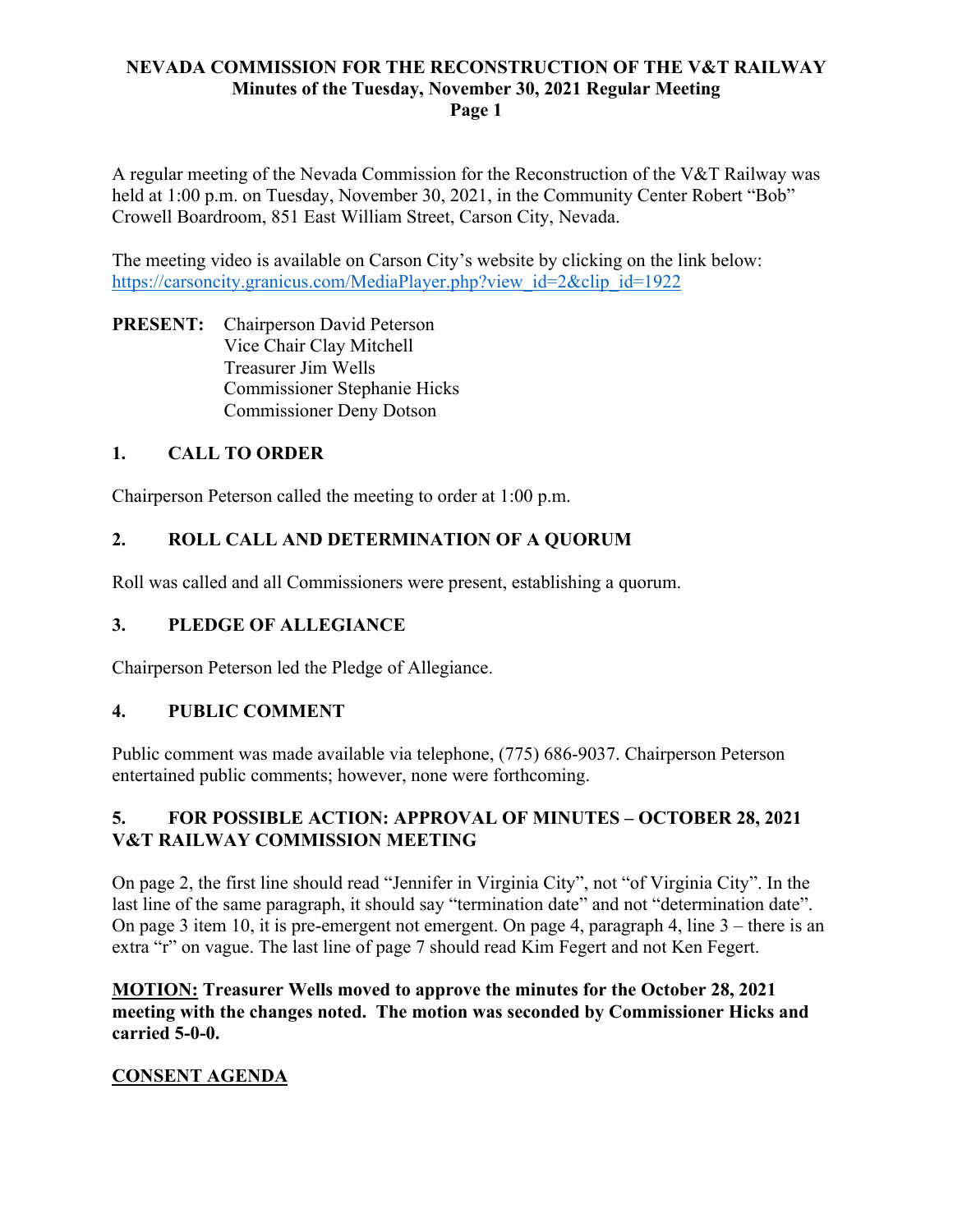Treasurer Wells noted that he made the correction that Vice Chair Mitchell requested at the last meeting.

**MOTION: Commissioner Hicks moved to approve the Consent Agenda as published. The motion was seconded by Commissioner Dotson and carried 5-0-0.**

#### **END OF CONSENT AGENDA**

### **8. FOR POSSIBLE ACTION: DISCUSSION AND POSSIBLE ACTION TO APPROVE THE V&T RAILWAY COMMISSION FISCAL YEAR ("FY") 2021 ANNUAL AUDIT REPORT & FINANCIAL STATEMENTS.**

Suzanne Olsen and Sonny Zheng from Casey Neilon presented the draft audit report. There are some items that are still pending.

Independent Auditors Report – Currently working with an unqualified opinion with an emphasis of matter paragraph. This draft audit report does not currently have an emphasis of matter report because still finalizing the disclosure that it pertains to. When we get to note 7, will go into more detail as to what the emphasis of matter paragraph will state. Overall, it details out the reports that are reported on, what management's responsibility is (which is the Commission), what the auditor's responsibility is, and that they auditors are planning on issuing an unqualified opinion.

The next page is the Required Supplementary Information which is the Budget to Actual information as well as the Management's Discussion and Analysis. Then is the Report on Internal Controls. There the auditors will discuss significant deficiencies and material weaknesses as well as if any were identified.

Page three is the Management's Discussion and Analysis. All of the dollar amounts and financial balances presented in the financial statements are in final draft form (i.e. not pending). What is pending is finalizing wording. The highlights of the financial statements for fiscal year 2021:

- The assets of the Commission exceeded its liabilities at the close of the fiscal year by \$29,398,810. Of this amount, \$29,094,489 related to capital assets.
- Total net position for fiscal year 2021 decreased by \$560,010. The bulk of the decrease was related directly to depreciation expense. Depreciation expense was \$749,246.
- Page 4 gives a snapshot summary of the net position and the summary of revenues, expenses, and changes in net position. The summary of net position provides the assets, liabilities, and total net position for as of June 30, 2021. The summary of revenues, expenses, and changes in net position provides the activity that took place during fiscal year 2021.
- There were charges of services for 2021 of \$294,466 compared to \$1,080,394 for the prior fiscal year. General revenue was consistent but charges for services were down. This is attributable to COVID, being shut down, and limiting ability to provide services
- Expenditures also went down to offset lack of income due to COVID. Fiscal year 2021 had \$1,218,235 in expenditures compared to \$2,103,226 worth of expenditures in fiscal year 2020. That reflected a decrease of \$884,991 in expenditures.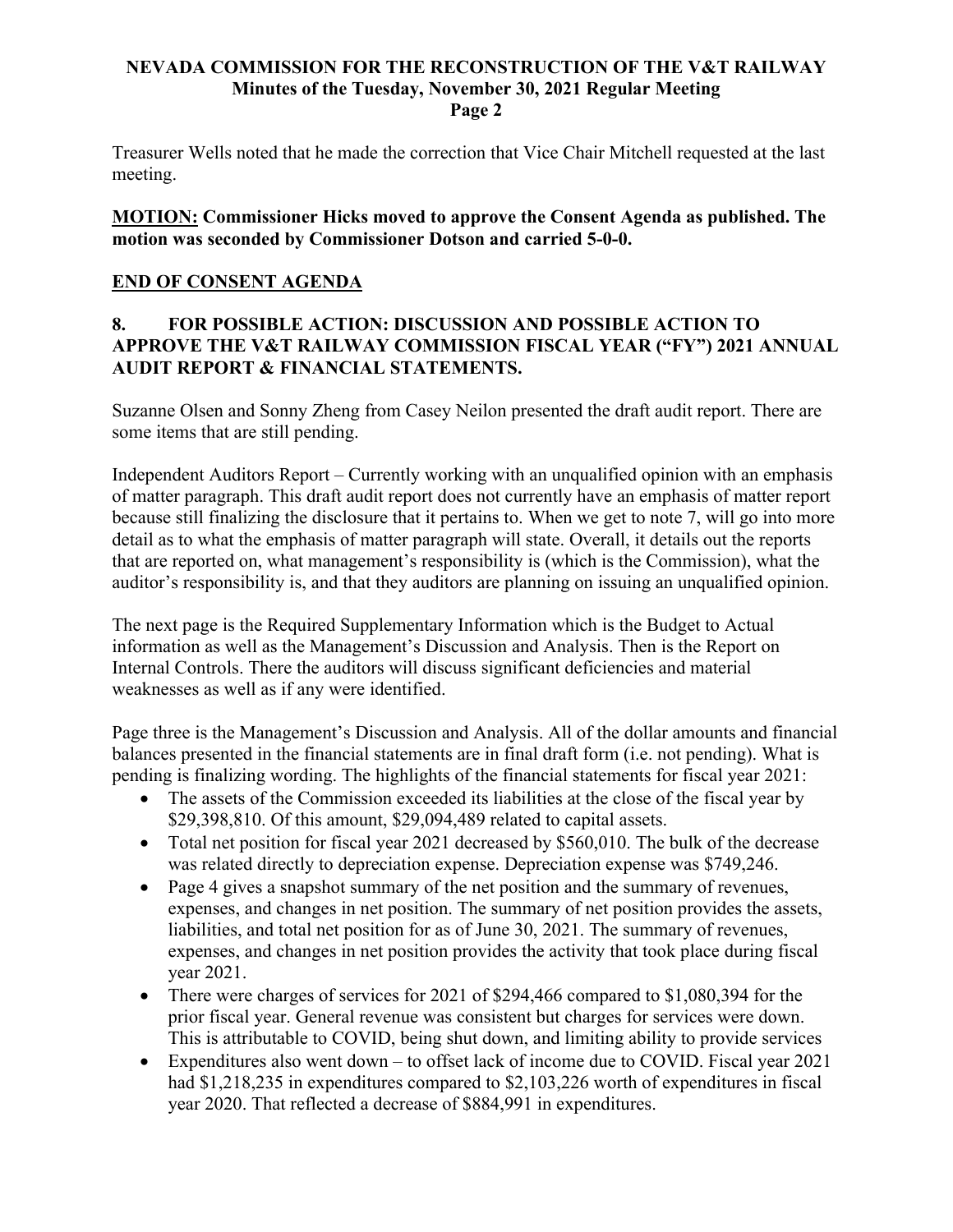- Overall revenue decrease of \$785,013 is attributed to the pandemic.
- Page 6 is the Statement of Net Position. Shows more detailed accounting of assets and liabilities for fiscal year 2021. The biggest change from fiscal year 2021 to fiscal year 2021 was the note receivable on the Drako property. The original note was due to have a lump sum payout in January 2021. There will be discussion on amending or renegotiating that note since it expired. Because it did expire and there was not a newly negotiated note by June 31, 2021, the remaining balance became current instead of having a long-term component. In addition, there was a deposit in escrow of \$200,000 from the borrower that was made in March 2020 – that reported within assets on statement of position.
- No significant change in liabilities from last year to this year. Will go into detail related to the due to other governments and the Storey County payable at Note 7.
- Page seven The compliance of financial statements is pending. Did receive compliance information back prior to meeting. One change is moving license plate revenue out of operating revenue and moving it into non-operating revenue – more of a general revenue rather than an operational revenue. Also, no train tickets sold during fiscal year 2021, only railbike tickets. When budget was submitted to the Department of Taxation, the revenue was under train tickets. Added railbikes to that line item but did not create brand new line item.
- Next page is Statement of Cash Flows. This shows how money was spent and how money was received plus a reconciliation of operating loss to net cash used by operating activities.

Now to notes – not going to go through each single one of the notes, will go through what has changed.

• Note One – In prior year referencing governmental activities fund, transitioning to just reporting enterprise fund accounting. Because that happened between fiscal year 2019 and fiscal year 2020, it is over – removed the disclosures that pertained to that government activity fund going forward. Already happened so no need to keep reporting on it.

Treasurer Wells asked to go back to the Cash Flow Statement on page eight. He noticed that the net operating activities does not match reconciliation. This is because the other cash paid changed from \$81,081 to \$97,974. The two net cash used by operating activities lines should agree – one is the direct method and one is the indirect method and they should agree. \$191,616 is the correct number. An "s" also needs to be added to the second "Net cash used by operating activitie" – it was cut off. Should both say nonexchange transactions

- Page ten removed government wide financial disclosure information
- Page eleven added clarification to net position disclosure to better define unrestricted net position. Also added disclosure on operating and non-operating revenues and expenses. Treasurer Wells had asked about the difference between nonexchange transactions and nonexchange receipts - should both say nonexchange transactions.
- Note 2 indicates that the Commission confirmed all significant statutory constraints on its financial administration during the year. Nothing to report.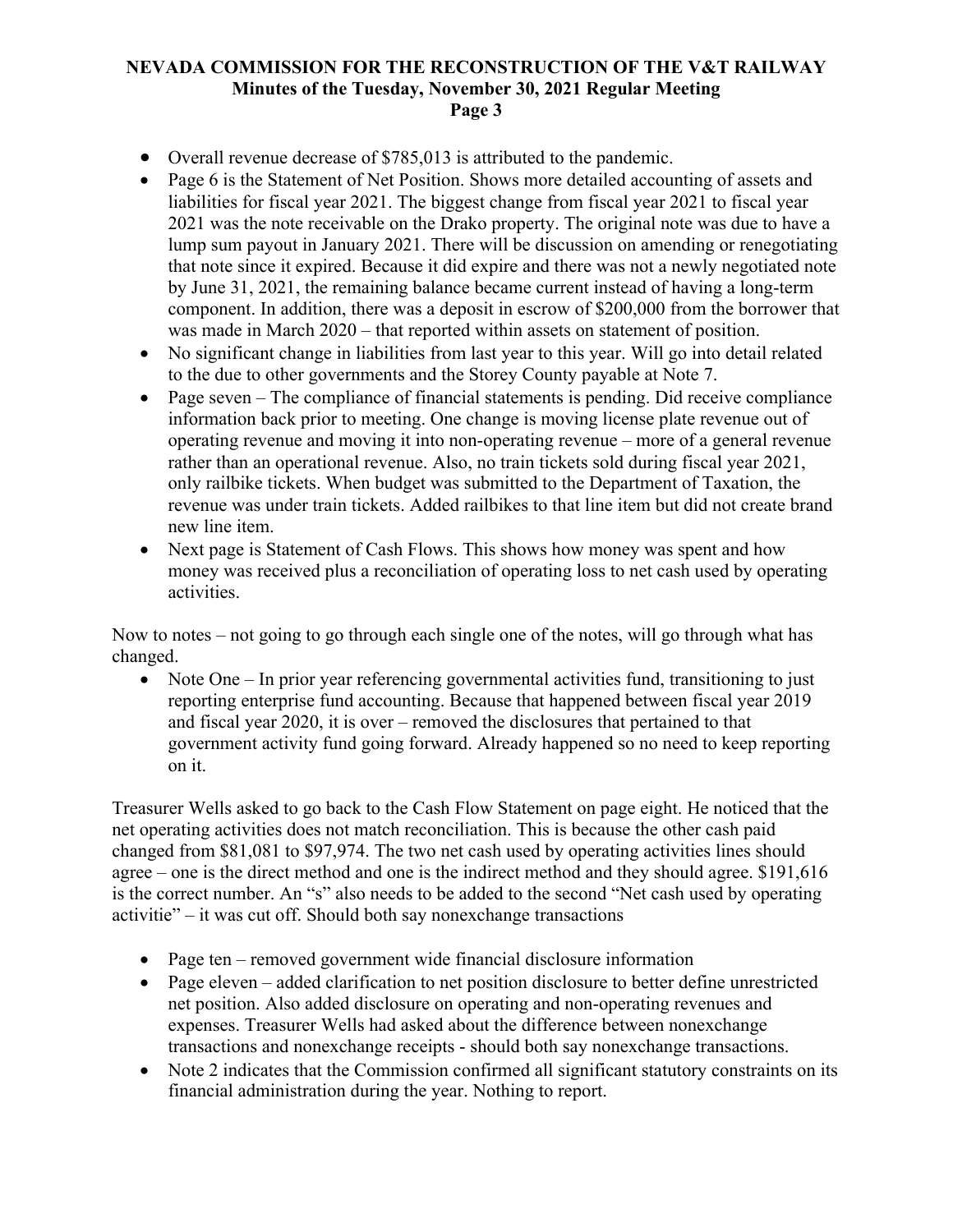- Note 3, the Cash Footnote a footnote added to discuss the FDIC limits. There will also be an additional footnote added to document state collateralization that covers account. This came through compliance review. Need to remove extra "\$" on \$138,620.
- Note 4, Notes Receivable Drako note previously discussed. Summarizes when it began, when it matured, what the balance was when it matured, that there are negotiations for a new agreement in place, and that it is awaiting approval from the Commission. Once the actual agreement is executed, when ready to issue, will add as subsequent event either as an executed subsequent event or as note under negotiation pending and awaiting issuance.
- Note 5 (Capital Assets) and Note 6 (Risk Management) change was reference to government wide financial statements
- Note  $7$  received new wording for Note 7 that needs to go through second compliance. This is to make sure it meets requirements to allow auditors to complete emphasis of matter paragraph. Also going to add detail related to both the 2010 interlocal agreement and 2020 interlocal agreement – go in above first paragraph. First paragraph details out that, based on interlocal agreements in place, there has not been reconciliation between Storey County and Commission. Impact has not been measured as to what that reconciliation would provide for these financial statements. Because cannot be reported on, cannot determine whether or not there is a gap departure, don't know how it would materially impact the financial statements, but it is a determinable value once reconciliation is performed. By requesting a reconciliation, going to pose it as an emphasis of matter saying that we can provide an opinion on everything else except for this piece. That will give Commission opportunity to work with Storey County on getting reconciliation completed.
- Commissioner Dotson commented that this is a voter initiative, the funds are kept in a separate fund – money not from Storey County general operating fund. May want to reword as to not say the Commission owes Storey County. These funds are set for the reconstruction of the V&T Railway Commission. Both parties have to agree but not a direct payment back to Storey County. Casey Neilon will add clarification to titling so less pointed.
- Note 8, Subsequent Events the only subsequent event currently aware of is note with Drako to be discussed later in meeting. Will finalize footnote and clarify wording after.
- Note 9, Risk and Uncertainties standard footnote that addresses economic times

Supplementary information - Budget to Actual - took budget directly from budget approved by Department of Taxation. Original and final equal each other. Will note that a tentative original was filed and then modified. Final actual and variance columns calculating correctly. Noticed that depreciation not included in the budget that was filed with the Department of Taxation in fiscal year 2021 but had been in prior years. Is that how the Commission wants it presented? It paints a different picture. Treasurer Wells noted that depreciation was not included in the budget submitted for fiscal year 2022 either. He prefers to leave out because it is not something that hits cash accounts – depreciation is a non-cash transaction and Budget to Actual is cash transactions.

Final report talks about significant deficiencies and material weaknesses. There will be a couple of findings, but wording has not been finalized. This report will be changing once finalized.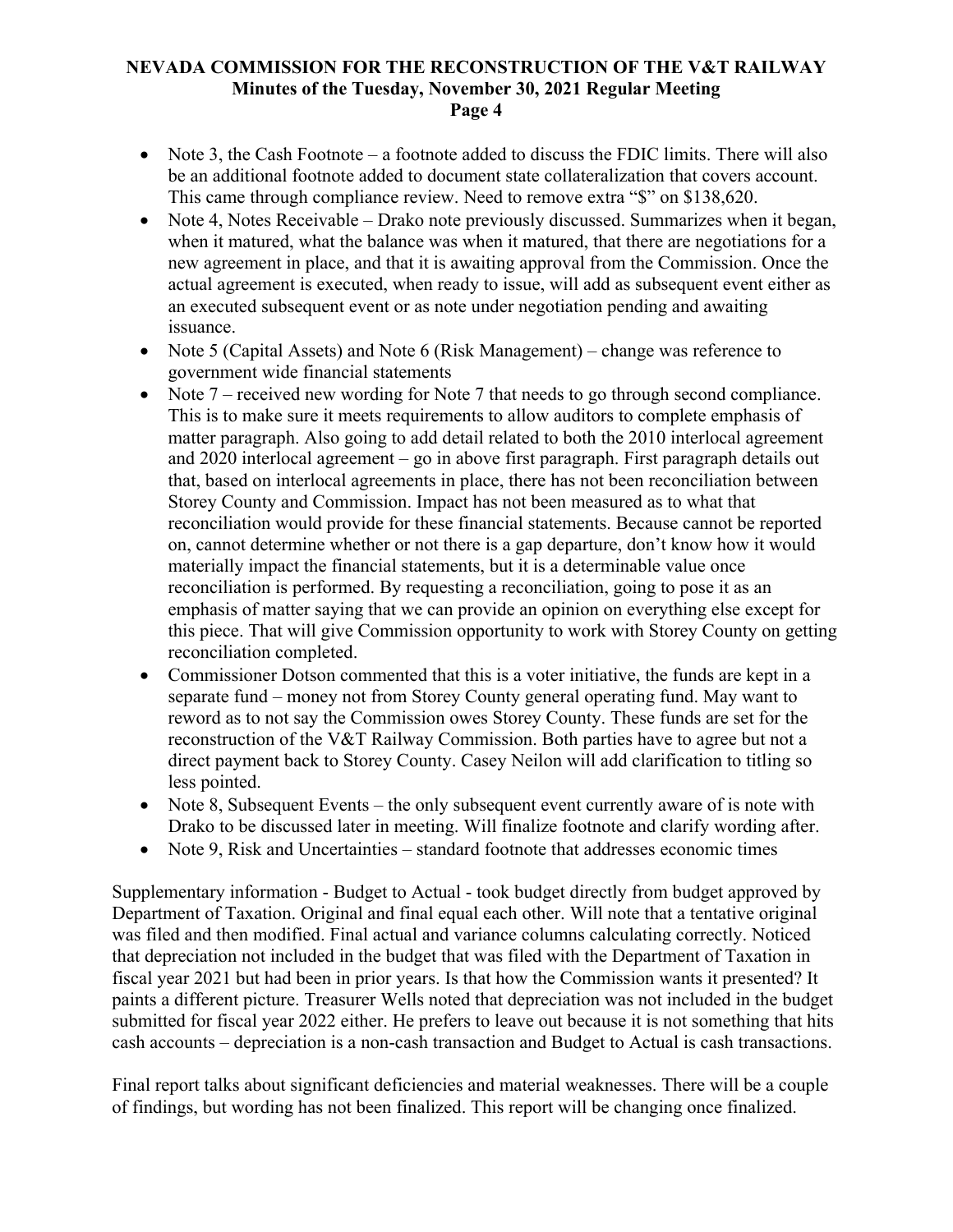Lastly, the auditor's comments. This is also being wrapped up.

Still pending some information, the legal rep letter, the management rep letter. Need to nail down Note 7 as well as decision made regarding Drako note.

Mike Rowe will supply a response to the audit from legal counsel.

**MOTION: Treasurer Wells moved to approve the draft audit report for the FY20-21 financial statements recognizing that there are still some changes and language revisions that will be in the final documents as well as findings and the auditor comments. The motion was seconded by Vice Chair Mitchell and carried 5-0-0.**

### **9. FOR POSSIBLE ACTION: DISCUSSION AND POSSIBLE ACTION REGARDING RATIFICATION OF A REVENUE AGREEMENT, WITH STORYTIME PHOTOGRAPHY, TO PROVIDE PHOTOS WITH SANTA FOR CUSTOMERS WHO VISIT THE EASTGATE DEPOT DURING POLAR EXPRESS.**

Due to the timing of the Commission meetings, Allyson Bolton signed this contract and the next item contract so that Polar Express would have Santa and security. This is to ratify the revenue agreement that Allyson signed. Allyson clarified that the photographer will be taking on all expenses (i.e. printing the photos, paying Santa) then cutting a check to the V&T for a share of the revenue. We will then pay Rail Events their royalty fee.

**MOTION: Commissioner Hicks moved to ratify the revenue agreement with Storytime photography. The motion was seconded by Commissioner Dotson and carried 5-0-0.**

### **10. FOR POSSIBLE ACTION: DISCUSSION AND POSSIBLE ACTION REGARDING RATIFICATION OF A SPECIAL PATROL SERVICE AGREEMENT, WITH HIGH SIERRA PATROL, TO PROVIDE SECURITY AT THE EASTGATE DEPOT DURING POLAR EXPRESS, FOR A TOTAL NOT TO EXCEED AMOUNT OF \$2,875.**

This is to provide patrol throughout the course of the night (Thursday to Sunday) to keep an eye on the Depot, the diesel engine, and the train cars. Treasurer Wells questioned if security has been hired in the past or has the train gone back and forth each day. Commissioner Dotson confirmed that we have had security in the past and this is the company that had been used.

Commissioner Hicks asked if an amount has been established for Allyson to approve that doesn't have to come before the Commission. Historically this was an amount of \$5,000 for expenditures. Allyson was not sure if this applied to going into contract with a vendor. Under normal circumstances the Chairperson would sign the contract. In this case, Chairperson Peterson authorized Allyson to sign the contracts with ratification at this meeting. Chairperson Peterson and Commissioner Hicks in favor of giving Allyson some authority. Treasurer Wells would prefer all contracts be approved by the Commission.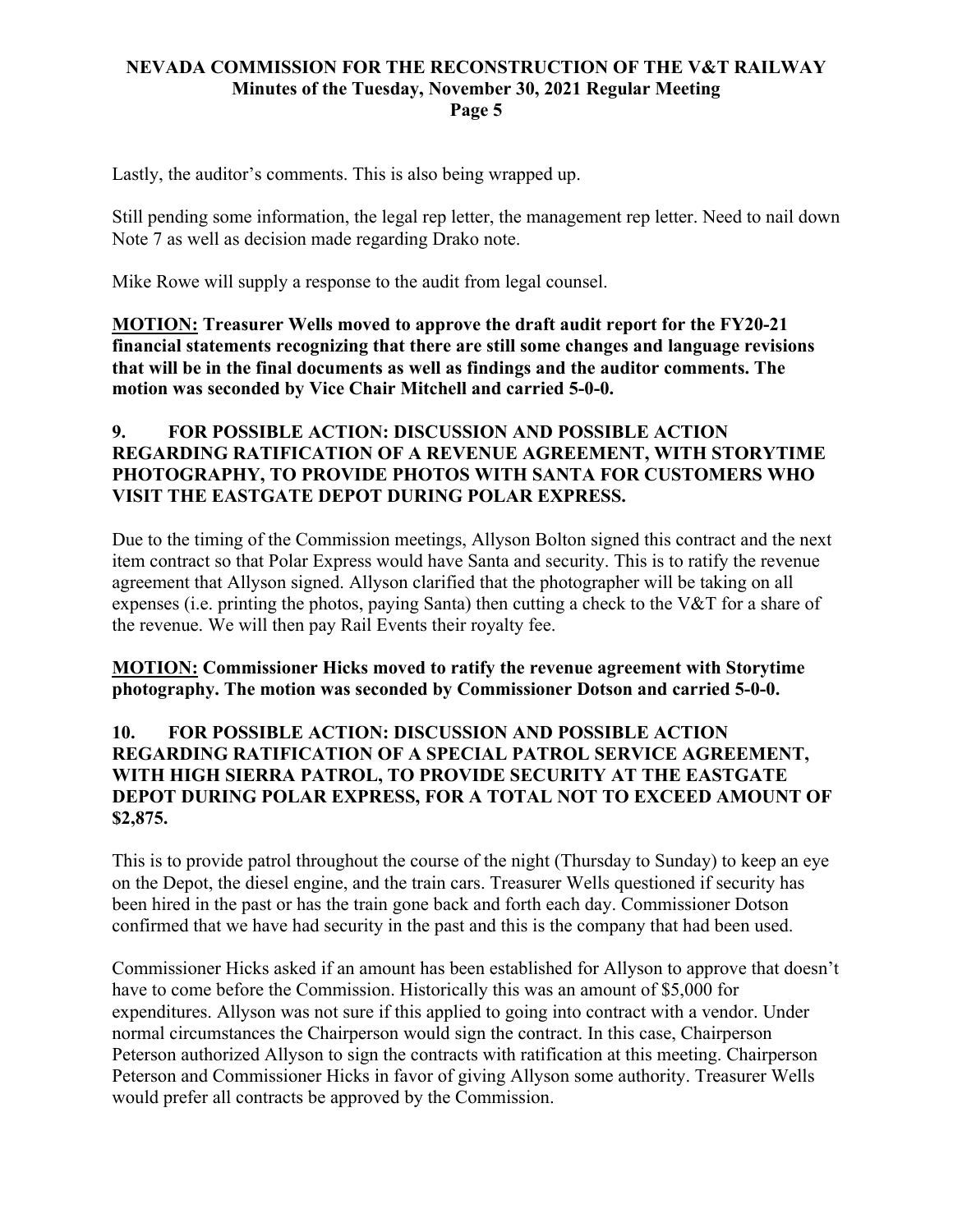**Page 6**

**MOTION: Treasurer Wells moved to approve ratification of a special patrol service agreement, with High Sierra Patrol, to provide security at the Eastgate Depot during Polar Express, for a total not to exceed amount of \$2,875. The motion was seconded by Vice Chair Mitchell and carried 5-0-0.**

### **11. FOR POSSIBLE ACTION: DISCUSSION AND POSSIBLE ACTION REGARDING APPROVAL OF A NEW TWO-YEAR (2) PROMISSORY NOTE, AT A RATE OF FIVE PERCENT (5.00%) INTEREST PER ANNUM, WITH THREE AND ONE-HALF PERCENT (3.5%) CONVENIENCE FEES FOR ALL CREDIT CARD PAYMENTS, COMMENCING ON JANUARY 1, 2022, AMORTIZED OVER TWO (2) YEARS, WITH ROY STREET PROPERTIES, LLC, IN THE AMOUNT OF \$245,217.59.**

Commissioner Dotson noted that the amount in paragraph two of the promissory note should be the \$10,758.04 amount not \$245,217.59. Vice Chair Mitchell commented that the starting date should read January 1, 2022 not January 1, 2021.

**MOTION: Treasurer Wells moved to approve the new two-year (2) promissory note with Roy Street Properties, LLC, with the two noted changes to the promissory note commencing on January 1, 2022 for 24 months at five percent (5.00%) interest plus the three and one-half percent (3.5%) convenience fee for using a credit card. The motion was seconded by Commissioner Dotson and carried 5-0-0.**

### **12. FOR POSSIBLE ACTION: DISCUSSION AND POSSIBLE ACTION REGARDING A SOLE SOURCE JUSTIFICATION WITH VIRGINIA AND TRUCKEE RAILROAD (VTRR) REGARDING FUTURE TRAIN SERVICE OPERATIONS ON BEHALF OF THE V&T RAILWAY COMMISSION.**

Chairperson Peterson asked Mike Rowe to report to the Commission on whether or not the situation between the V&T Railway and the Virginia & Truckee Railroad is a sole source opportunity. This will aid in the negotiation of a new services operating agreement with Virginia & Truckee Railroad. Mike answered that it is a sole source scenario given the situation – the tracks owned by the Commission and tracks leading into Virginia City that Tom Gray owns. If we were operating on just the Commission's tracks, it would not be sole source. The Commission previously received bids from other railroad operations, but Tom would not allow them to travel on his tracks. Because we must travel on Tom's tracks to get into Virginia City, which is the purpose of the train, he has to be the one running the train.

Ken Dorr noted that having another railroad operator travel on Virginia & Truckee Railroad tracks would be potentially problematic with the Federal Railroad Administration. Historically they indicated that if the V&T were to have more than one operator operating over the tracks, we or Tom's railroad would lose historic tourist designation. The V&T or the Virginia & Truckee Railroad would have to become a short line railroad status. Mike echoed this based on past correspondence between Kim Fegert and the Federal Railroad Administration. When more than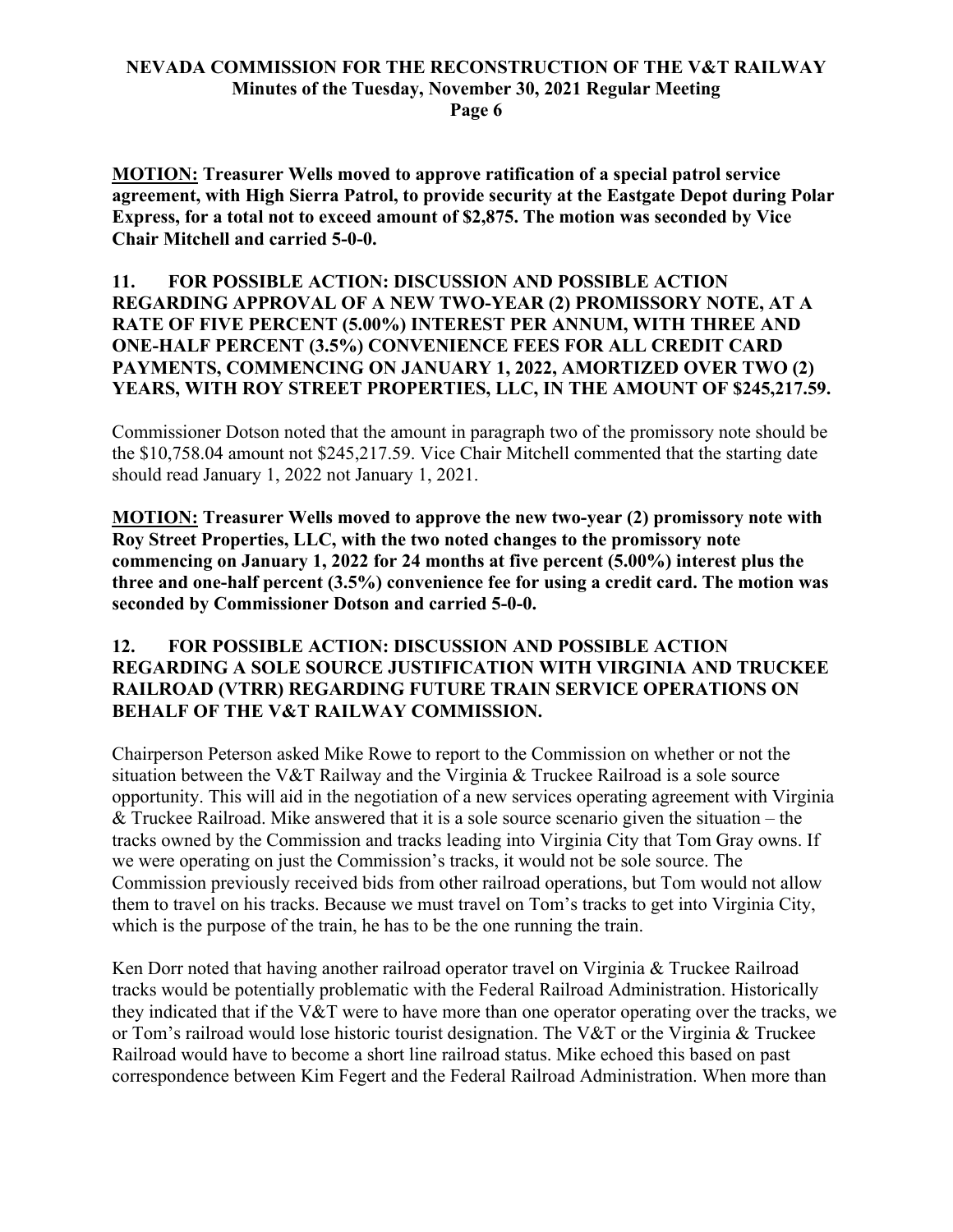one entity operates over the same track, we would be considered a general system railroad which is subject to all FRA safety jurisdiction. Tom also agreed with this.

Commissioner Hicks addressed concerns about contracts being done correctly. Asked if this sole source decision can be documented somewhere moving forward? I.e. future contracts could state that this is a sole source contract because x, y, z. Or, a legal opinion memo could be drafted to include in the strategic plan so that when new commission takes over they already have the answer.

Chairperson Peterson asked Mike to complete a modified sole source document like the template that State agencies use via purchasing website. The Commission would then have a document that Mike, as legal counsel, has signed stating that the train services operating agreement is eligible for sole source. This can be used to negotiate with Tom and team going forward as well as included as an attachment. Treasurer Wells was hoping to have this form started for today's meeting. This is just the start of contract negotiations. A sole source contract is entered into because it is good for both parties – this contract must be good for both parties. This allows us to not have to go through the formal bidding process. Treasurer Wells agreed with Commissioner Hicks that this needs to be put in writing so that we don't have to keep doing this every time a contract expires. The sole source justification document can be used moving forward if circumstances haven't changed. A Word version of the document will be sent to Mike. Mike asked who is going to complete and sign the document. Treasurer Wells replied that the Commission is the one to prepare and sign the form.

Vice Chair Mitchell proposed that the Commission discusses and rules out the idea of only running the train to Gold Hill and back. This would be a scenario where the competitive bidding would have a place – we wouldn't have two operators operating on the same tracks. This would also change the dynamics of the ride, the excursion, the visitor experience. Chairperson Peterson, Commissioner Hicks are in agreement that there is no appetite for this. Ken explained the difficulty the Commission would encounter if they pursued constructing an independent track into the Gold Hill Depot. Commissioner Dotson also not in favor of this idea. Treasurer Wells added that it is Polar Express that financially supports the Carson City to Virginia City excursion train – we will have to examine whether Polar Express made enough money to run the train in the summer. Commissioner Dotson added that, as a tourist attraction, we don't need to break even or make a profit if being compensated on the back end like the V&T is.

### **13. FOR DISCUSSION ONLY:**

# **MONTHLY NON-ACTION ITEMS:**

# **A. UPCOMING MEETINGS**

Chairperson Peterson read the following into the record: **The next V&T Commissioner's meeting is tentatively scheduled for January 27, at 1:00 pm.**